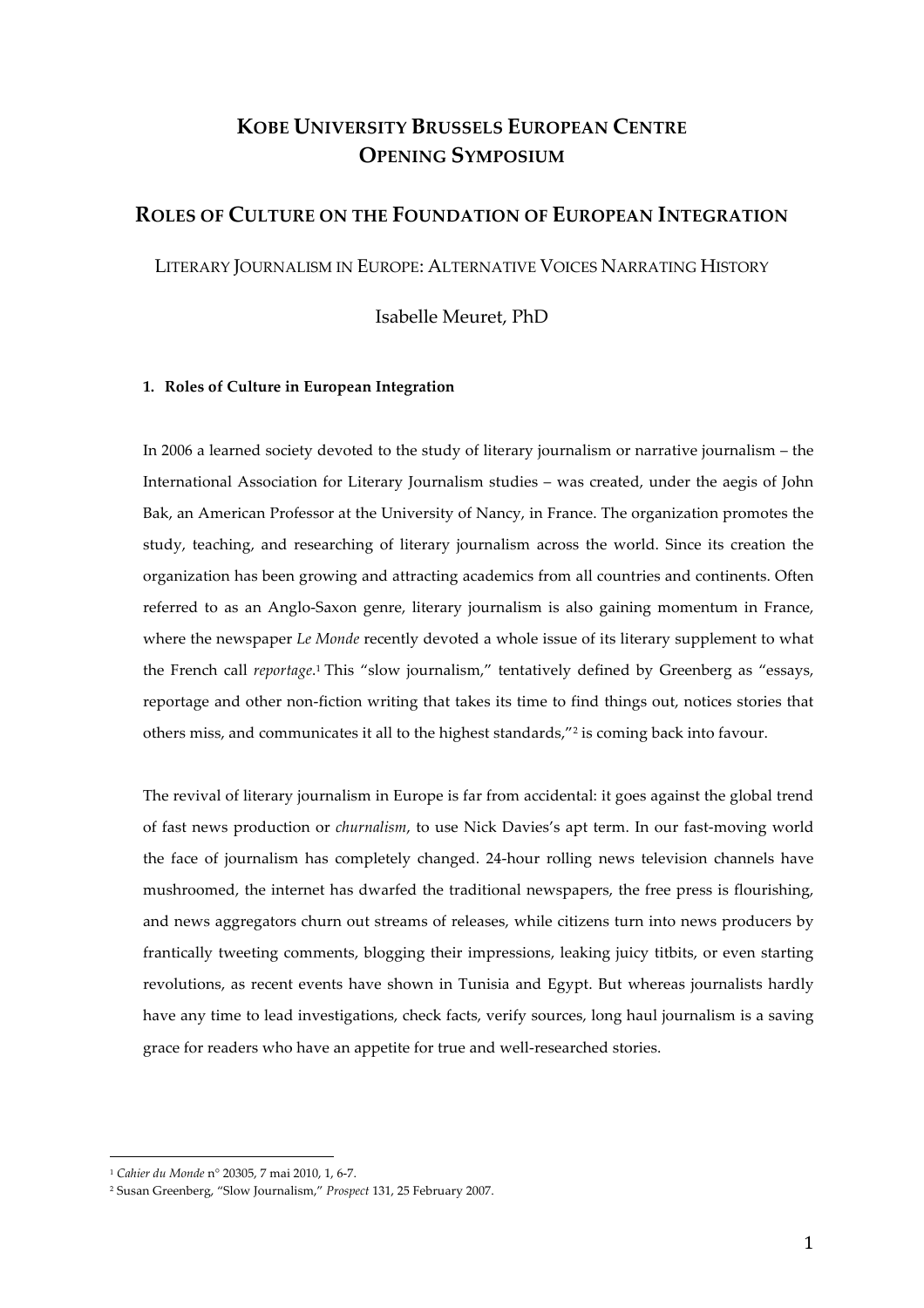In our information‑saturated jungle literary journalism might be looked on as an archaic practice harking back to bygone days. Yet *reportage*, as is it is called in the French tradition, is still vibrant and offers opportunities for innovative experimentation. According to Patrick de Saint‑Exupéry, editor-in-chief of *XXI*, a brand-new French magazine devoted to literary journalism, readers are particularly eager to peruse accurate stories written by eyewitnesses, i.e. journalists that take time to go to places and talk to people. In so doing, they transfer essential, first-hand experience that is unique at many different levels. Well-thought-out accounts that bespeak what actually happened, i.e. the event as it was perceived – *la chose vue* – inevitably appeal to readers seeking the truth.

My contention is that the renewed interest for literary journalism offers a very fertile terrain of for a cross‑cultural approach of Europe at a time when frontiers are constantly renegotiated. Europe is in the limelight whenever multiculturalism is under discussion: German Chancellor Angela Merkel recently claimed that, "Multi‑Kulti Ist Tot," while British Prime Minister David Cameron is accused of scapegoating immigrants, blaming them for Britain's economic hardships. European boundaries have been redrawn, but they have always been permeable for reporters who bring back stories from north and south, east and west, and also from up and down society. They look at events from different angles and produce alternative narratives that challenge dominant media or historical discourses. Literary journalists are writing history: not mainstream history; rather, they address the question of the representation of reality from a different perspective. *Reportage* is journalism in action; it implies that writers travel, discover new cultures, observe different mores, and transfer that information to potential readers.

Norman Sims, from the University of Massachusetts, at Amherst, US, has pioneered research in literary journalism and published a number of anthologies on the art of nonfiction. Sims draws an interesting parallel between literary journalism and "cultural history," as defined by James W. Carey, i.e. a discipline "not concerned merely with events but with the thought within them" or with "the study of consciousness in the past" ("The Problem and the Promise," 7). Here lies the essence of literary journalism: it is concerned with facts, but more subtly with a certain awareness of past history. It is essential to "connect the works produced to the culture and context of their time," Sims adds (8). In the pages that follow, I will show how different journalistic traditions – Anglo-Saxon and French – converged and eventually yielded various models of reportage to depict the important cultural changes that have shaped Europe. Second, I postulate that literary journalism allows for alternative and personal voices to narrate history in their own terms.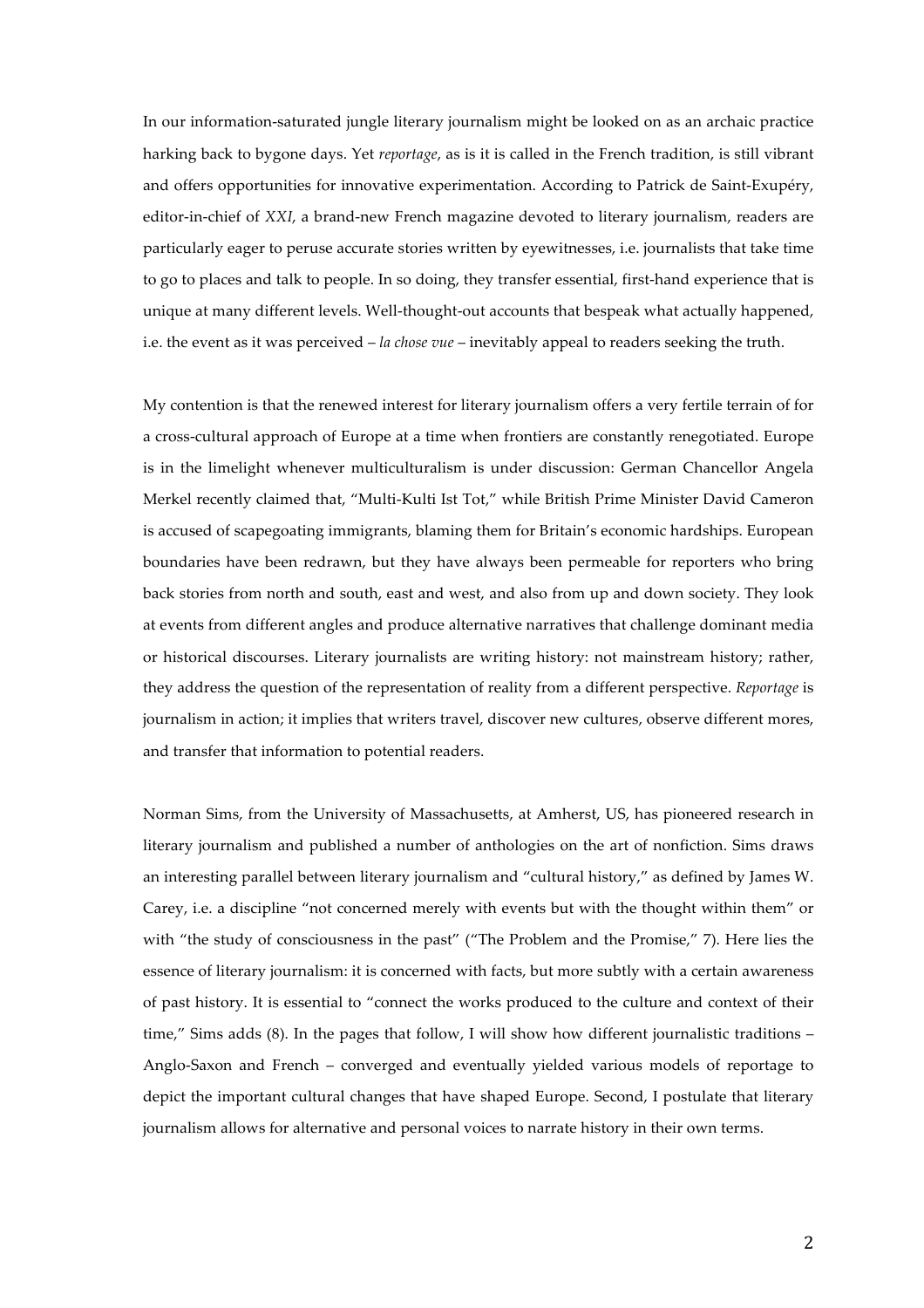#### **2. Literary Journalism: What's In a Name**

A distinctive feature of literary journalism is that the voice of its authors is clearly expressed in the narratives. Subjectivity, Yagoda argues, is inevitable with "the reporter at the forefront." Yet it must be avoided in the profession, as objectivity is a requirement of high-standard journalism. But literary journalists have a distinctive personality: they collect information and then rearrange it into narratives. In nonfiction writing, Yagoda insists, the personal voice is essential and does not pervert reality; on the contrary, "violation can lead to inspiration" (16). In so doing, the writer provides his reader with that special feel or extra little bit of soul, which is absent from objective journalism. Likewise, Matthew Strecher claims that, "the objective event that once lay outside our experience becomes something internal to us, and in processing its realit*ies* (plural, not singular) we rewrite and reconstitute that story into a subjective one with which we can deal" (131). In other words, Strecher highlights the creative part in the process of reconstruction of events and the importance of our phenomenological perception of facts.

Attempts at theorizing the genre have usually established literary journalism as a hybrid form. It is "journalism as literature" or journalism that reads like a novel, as Tom Wolfe formulated it. It shares similarities with investigative journalism, *grand reportage*, or travel writing, or even stunt journalism; literary journalists also covet the same objects as do anthropologists, historians, and sociologists. There exist several contact zones between these disciplines: observing and reporting are common techniques shared by all of them, yet the "humanistic approach" and artistic quality characterise literary journalism (Sims, *True Stories* XVIII). *Hiroshima* (1946) by John Hersey is one of the best examples of such journalism: his *reportage* was based on interviews with survivors who told him about their horrible experiences in the aftermath of the atomic bomb. Hersey's faithful account and observations revealed the true horror of the disaster to the world.

Norman Sims defines literary journalism using the following criteria: "immersion reporting, complicated structures, character development, symbolism, voice, a focus on ordinary people … and accuracy" (6). But most importantly, Sims adds, "literary journalists recognize the need for a consciousness on the page through which the objects in view are filtered" (7). I would venture to say that he renewed interest for such a tradition is not surprising given that reality is increasingly difficult to apprehend in our virtual world.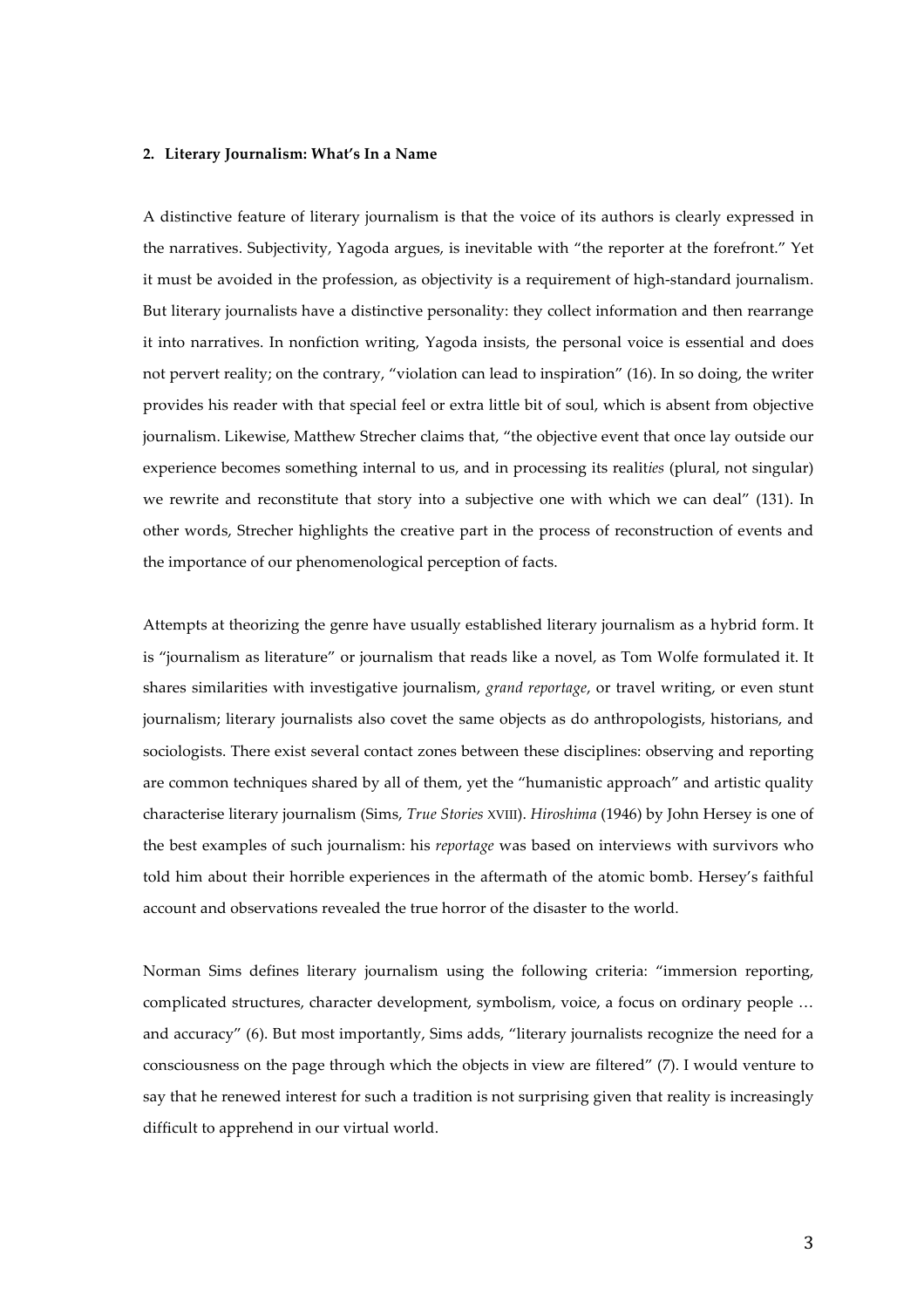The heydays of American literary journalism were in the nineteenth century, and then again in the 1960s with Tom Wolfe's *New Journalism* (1973). The radical social changes brought about by the counterculture made reality so much stranger than fiction. Hence journalists had to develop new techniques to make sense of a world that traditional methods failed to grasp (Weingarten 6, Hollowell 5). Realism was the order of the day, and reportage at the time combined investigation and literary craftsmanship. Scene-by-scene reporting, extensive dialogues, details revealing social status, and different points of views were the four pillars of Wolfe's new journalism. But as Wolfe himself admitted, the precursors of literary journalism were not the American muckrakers but, rather, Victorian social reporters (Kerrane 17). The common theme, or universal appeal to literary journalism, is the awareness of cultural changes and challenges, and the willingness to articulate concerns inherent to these changes and challenges.

Even though this introduction is based on American scholarship and that some sort of "American exceptionalism" (Boynton) may have been attached to literary journalism, the genre is not just the prerogative of the United States. As Sims explains, literary journalism "appears in other cultures with variations in form" (Sims, *LJS*, 7) and "examinations of literary journalism from several countries suggest they follow their own cultural pathways," probably with more insistence on the "social usefulness" of these reportages (8). Indeed, experts across Europe have been exploring and theorising creative nonfiction, such as Richard Keeble in Britain, or Marie‑Ève Thérenty and Myriam Boucharenc in France. Thérenty asserts that the professional and poetic divorce between literature and journalism happened in the nineteenth century, and that it is essentially through reportage that writers managed to free themselves from the restrictive formatting of traditional journalism (12). In France, Albert Londres (1884‑1932) and Joseph Kessel (1898‑1979) both penned *grands reportages* that were unquestionably breaking new grounds in the profession.

In a fascinating article on Japanese literary journalism, Matthew Strecher draws our attention to the incredibly rich heritage that harks back to *kawaraban*, i.e. "news ballads" or "clay-tile editions" which were so called because they were contraband news carved into soft clay and hence easily disposable as reporting current events was forbidden at that time by the Tokugawa government (123). Strecher explains that a distinct form of "subjective" reportage seceded from traditional, objective journalism in the late nineteenth century, namely with Fukuchi Gen'ichirō's coverage of the Satsuma Rebellion of 1877 (124). According to Strecher, it was quite normal for many writers in pre‑war Japan to work as reporters. Kunikida Doppo's *Aite tsūshin* (communiqué to a beloved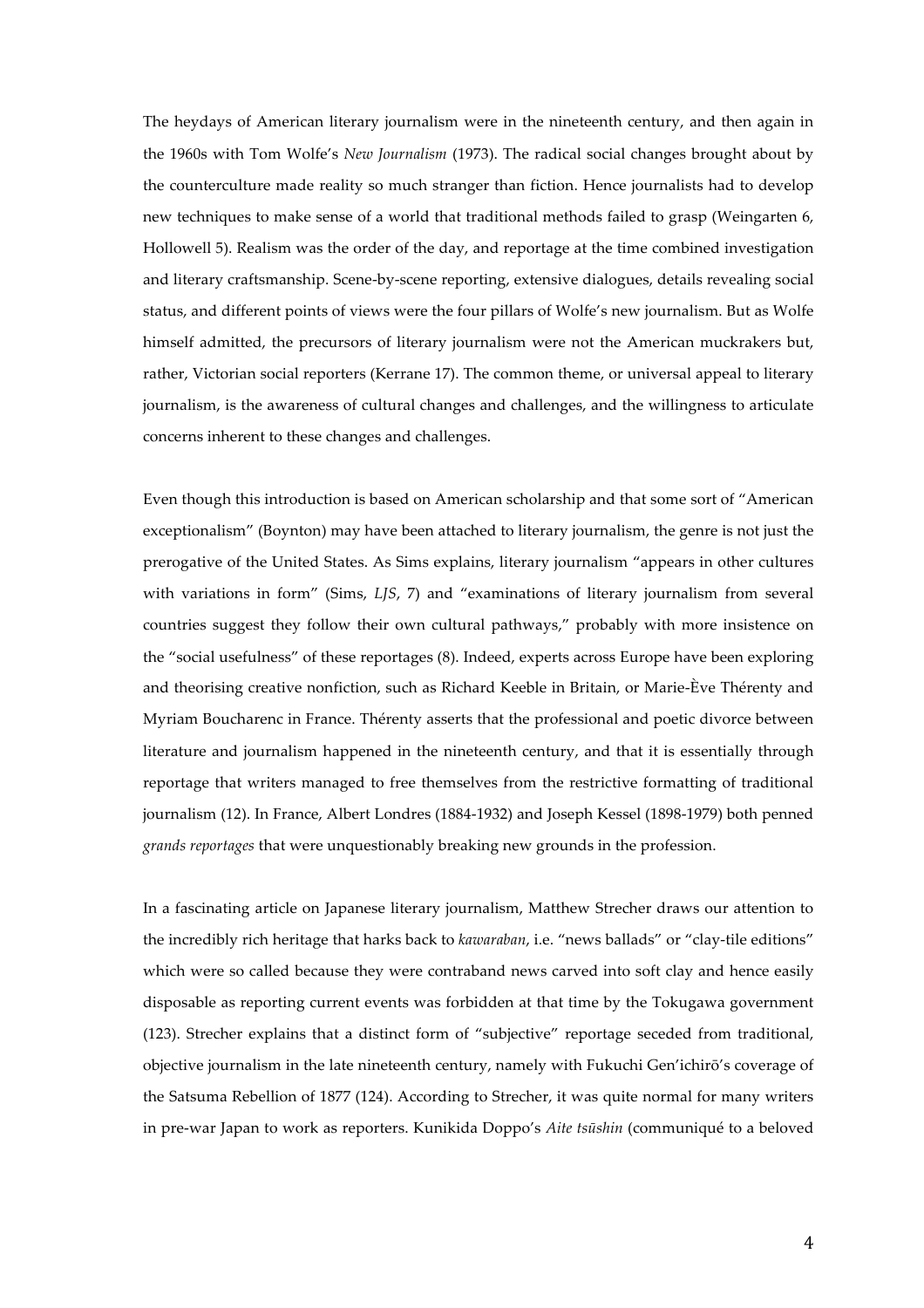brother; 1894‑95) and Tayama Katai's publications on the Russo‑Japanese war, are good examples of this powerful literary journalism.

But it is World War II, Strecher expounds, that urged some of Japan's most prominent writers to do reportage, sometimes verging on propaganda, but often taking risks when discussing taboo subjects, as did Ibuse Masuji with *Hana no machi* (City of Flowers, 1942) and Ishikawa Tatsuzō with *Ikite iru heitai* (Living Soldiers, 1946). Strecher also singles out Okamura Akihiko and Kaikō Takeshi for their reportages in Vietnam, which clearly show their willingness to "step outside of orthodox reporting" (Strecher, 125). Literary journalism, Strecher further speculates, runs parallel to Japan's historical events and it really thrived in the 1960s, when the country was shaken by major conflicts and scandals which constituted inspirational material for writers who were also enjoying new freedom of expression. More recently, the Sakakibara incident (in which a juvenile criminal murdered and mutilated a child) triggered countless responses, namely by Itō Yoshiro, Murakami Ryū, Takami Kōshun, or Koruda Akira.

#### **3. A Cross‑Cultural Approach to Journalism**

Europe was an abiding source of inspiration for American writers, because of the many conflicts and instability in the first half of the twentieth century. By way of illustration, Sims states that Hemingway and Dos Passos were given "a chance to blend travel and reporting into a new genre," one that would give readers an opportunity to experience what actually happened in Europe and Russia after World War I (*True Stories* 20). These literary giants witnessed historical moments that became the subjects of their work. Nevertheless, it is generally agreed that British authors Charles Dickens and George Orwell inspired American literary journalists in the first place (13). In *The Art of Fact,* Kevin Kerrane and Ben Yagoda include Daniel Defoe as a pioneer of the genre, as well as British writers Norman Lewis, Piers Paul Read, John Simpson, and James Fenton, whose writings "illustrate the legacy of George Orwell" (19). British literary reportage has a distinct tradition, but Orwell is a universal model. Kerrane and Yagoda also highlight the variety of subjects covered by literary journalists, i.e. war reporting, sports writing, postcolonial reportage, crime narratives, urban tales, social parables.

Jeremy Treglown and Bridget Bennett convincingly argue that literary journalism in Britain may be more than "journalism as literature." In *Grub Street and the Ivory Tower*, they posit that literary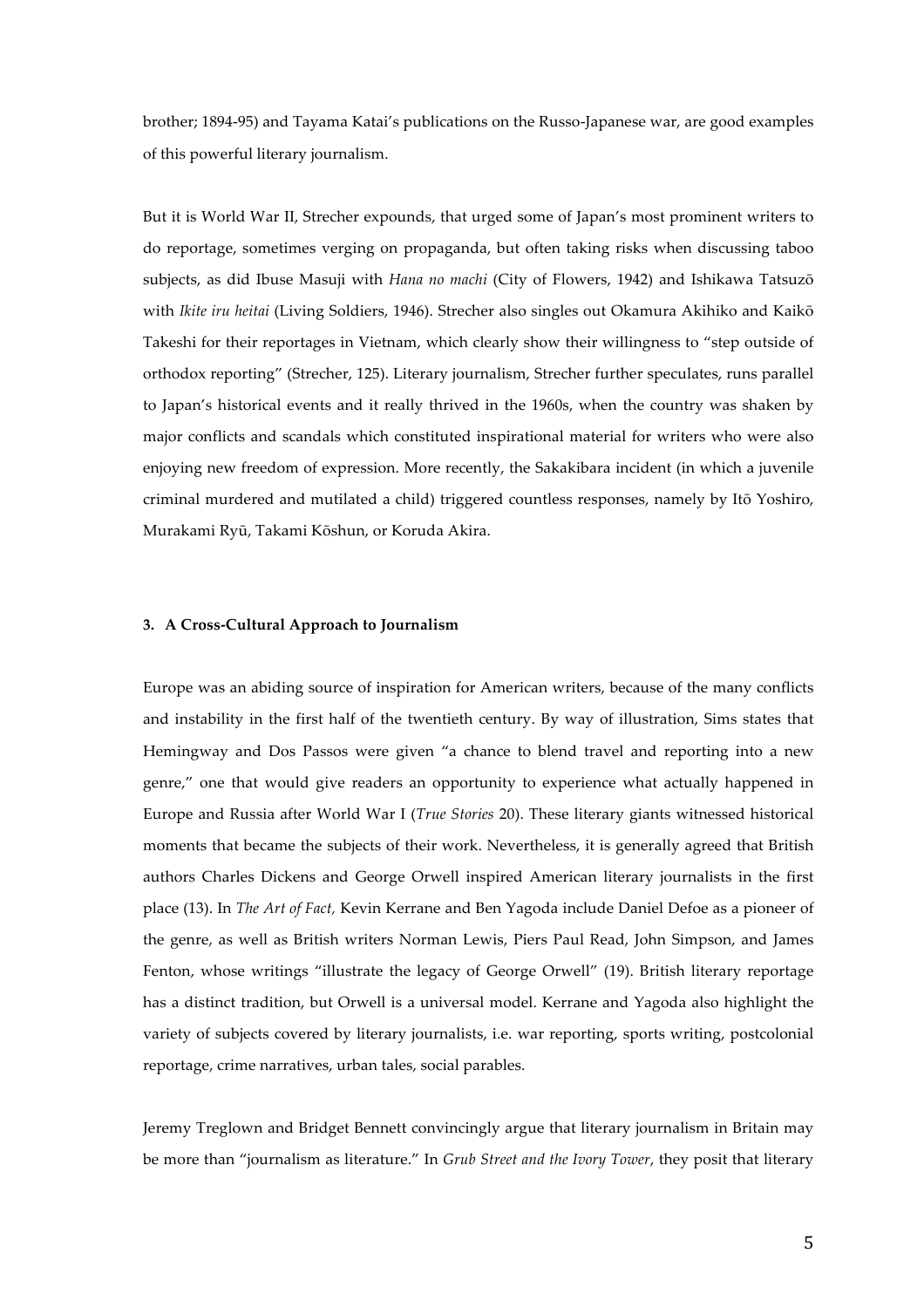journalism and literary scholarship are not two mutually exclusive categories (IX). Indeed, they stipulate that the study of English literature started in Grub Street (a term used to refer to the poor working district of journalists in London, which later came to refer to the whole profession), not in the academia, whose main concern was for biblical and ancient texts. Victorian journalists played an important part in the dissemination of literature; in fact, journalism and literature were closely connected and several authors were wearing two hats, for instance Samuel T. Coleridge, Henry Fielding, Jonathan Swift, and Virginia Woolf. Despite its supposedly lower craftsmanship, journalism must be given credit for its contribution to literary developments. Kate Campbell, for her part, persuasively makes the case for an outright rehabilitation of journalism and opposes its disparaging "sequestration from literature." (3)

The overlapping between journalism and literature is also a phenomenon put forward by Richard Keeble in his *Journalistic Imagination*, even though the former has always been seen as 'low' while the latter was regarded as a 'high' form of writing (2, 7). However, it was common practice in the past century to change roles, in spite of the fact that journalism was associated with mass culture and that the very term "journalist" – borrowed from French – was derogatory. In addition, Grub Street, the location where poor writers were working in derelict tenements and filthy conditions did not help improve the reputation of journalism. The early eighteenth century was favourable for journalism in Britain, but it also helped some reporters thrive as writers of literature. For John Tulloch, British journalism is not held in high esteem as much as American journalism is, mainly because journalists have lacked the "creative control" supported by the First Amendment of the US Constitution (quoted by Tulloch, in Keeble 59‑60).

Orwell, admittedly the greatest British literary journalist, was politically committed and devoted to his craft; he also empathized with his subjects, convinced that human experience was essential to the stories he published in *Tribune* (106, 113). The "downwardly mobile reporter," Kerrane explains, produces narratives that are faithful and truthful renditions of reality because of the "complete immersion in the world of the story" (18). Direct experience and personal voice infuse Orwell's nonfiction writing; as a result, his books – *Down and Out in Paris and London, The Road to Wigan Pier*, and *Homage to Catalonia* – are received as documentaries (19). Today, Ian Jack, former editor-in-chief of British reportage magazine *Granta*, is also accurately documenting his country starting from incidents and tragedies that affect the lives of common people. In *The Country Formerly Known as Great Britain* (2009) Jack magnifies such "micro‑histories" to reveal the realities of anonymous people who nevertheless directly suffer from political decisions taken at a much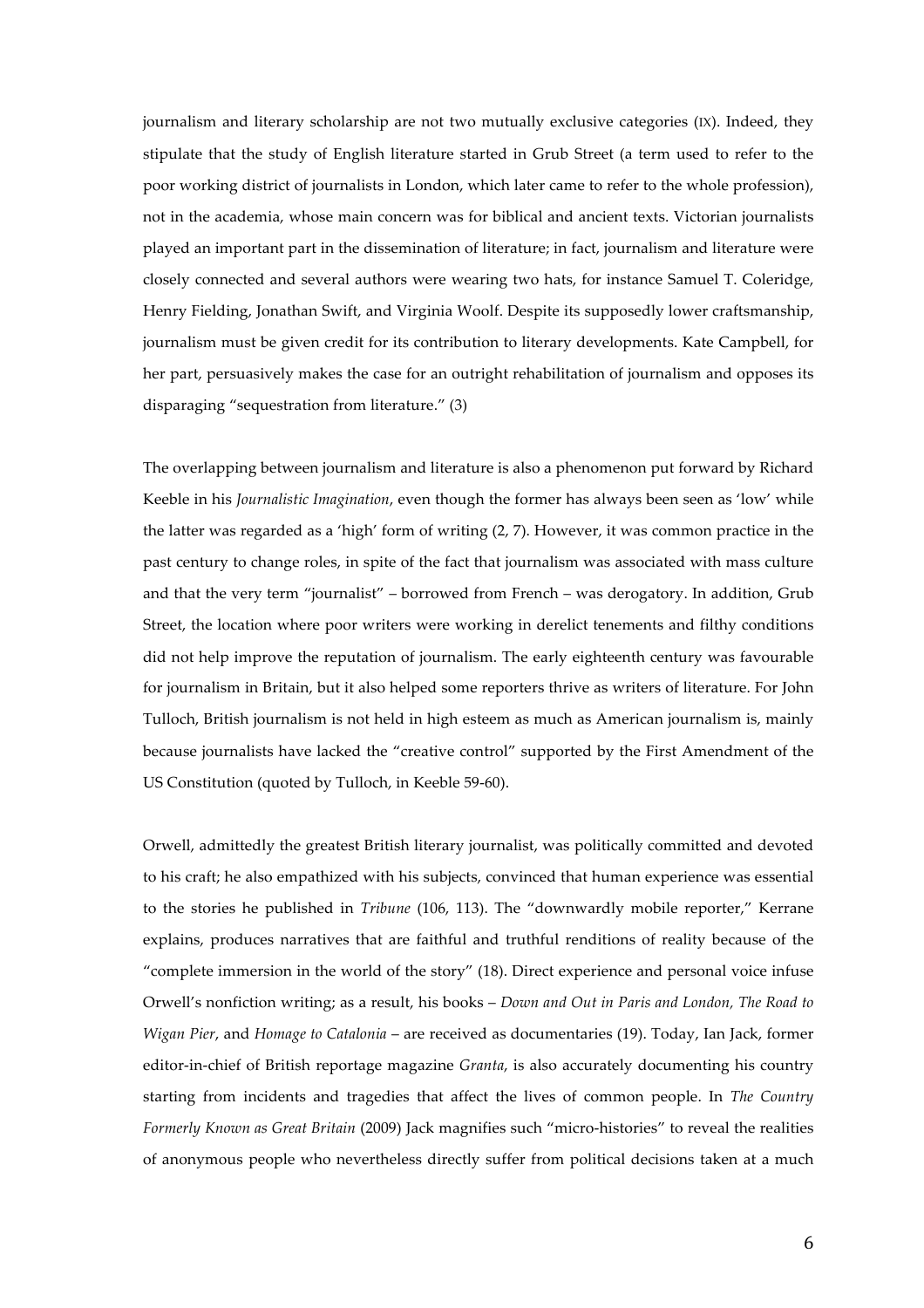higher level. By zeroing in on their lives, Jack provides readers with a broader picture and allows them to make their own judgements with full knowledge of the facts.

Presumably, the literariness of the French press is a historical fact, according to Thérenty (27). Yet in the nineteenth century, and more specifically under the Second Empire, French journalism was increasingly influenced by its Anglo-Saxon counterpart, which gave precedence to information rather than style, and was keen to emphasise the "sensationalism of *fait divers*" (Boucharenc 24). Nonetheless, reportage was already entrenched in the Anglo‑Saxon press, while it was trying to define itself in France. French literary journalism finally materialised by reconciling information and style, i.e. by both absorbing and differentiating itself from the Anglo‑Saxon tradition (27). Intriguingly, the very term *reportage* comes from English and was first used in France by Stendhal in *Promenades dans Rome*, published in 1829 (71).

The aftermath of the war was a particular moment that offered a sense of possibility and opened new avenues for expression (Boucharenc 27‑29). There was a growing fascination for foreign, not local, events, and most French papers and magazines devoted lots of column inches to reportage. In the early 1920s collections of *grands reportages* were even launched by major publishing houses (31). The boundaries between literature and journalism became blurred. Reality mattered in the interwar period, and fiction was no longer highly rated. This type of literature met the demands of modernity, and the craving for truth (40, 38).

*Reportage* developed as an independent genre dealing with the news and presenting a personal representation of the world (46). The first example of French literary reportage is Pierre Giffard's *Le Sieur de Va‑Parout* (1880); a few years later, Jules Huret published several *reportages* based on his numerous travels: *De New York à la Nouvelle‑Orléans* (1904), *De San Francisco au Canada* (1905), *De Hambourg aux marches de Pologne* (1908). But accourding to Boucharenc, the heydays of literary journalism in France were between the two world wars. A case in point is Henri Béraud who published *Ce que j'ai vu à Moscou* (1925), *Ce que j'ai vu à Berlin* (1926), *Ce que j'ai vu à Rome* (1928) (10). But it is war reporting that typically offered a foundation for the development of reportage (Thérenty 297). The innovative feature is undoubtedly the authenticity of the events: reporters are on the field to witness and deliver faithful accounts of their experiences. Thérenty asserts that, "absolute objectivity is predicated on subjectivity." (317)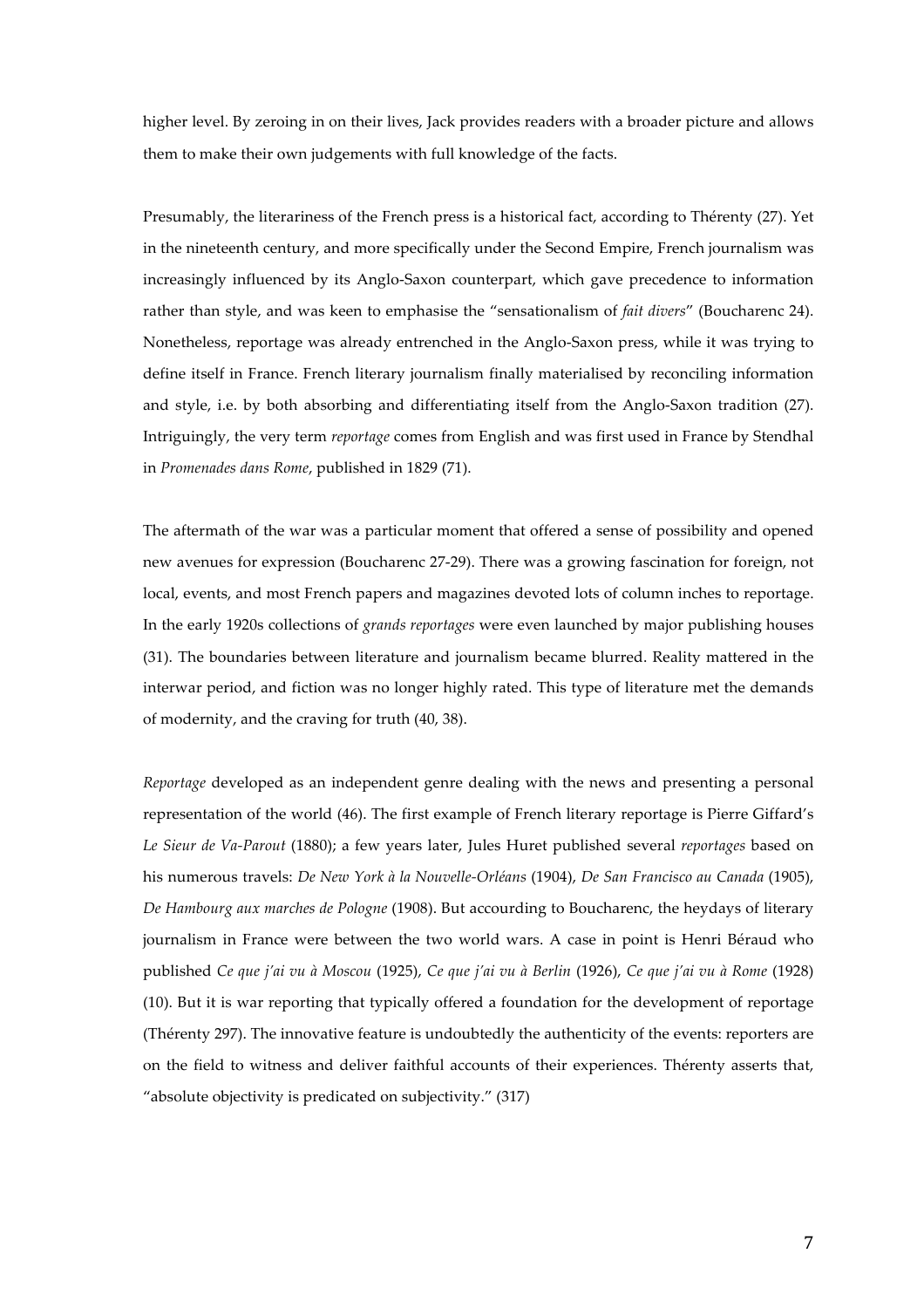#### **4. Literary Journalism and European Integration**

Whether the practice of nonfiction writing contributed to the birth of a longstanding tradition that fosters European integration is difficult to say. Narrative journalism has certainly facilitated exchanges between cultures as nonfiction writers share similar concerns, be they social or racial issues, the conditions of the downtrodden, the victims of conflicts or catastrophes, or the unfair treatment of minorities. Reporting implies that journalists cross borders: Hemingway and Dos Passos wrote about the Spanish war from Spain; Steinbeck, together with photographer Robert Capa, published *A Russian Journal* (1948); Londres spent considerable time in Southern Europe, Turkey, the Soviet Union, Japan, India and China; Kessel went to Afghanistan, Africa, and Israel; the highly controversial Kapuscinski travelled extensively through Africa and Latin America; Orwell lived with the poor in France and went to the front in Spain. In that febrile atmosphere and occasionally dark circumstances of intercultural contacts lies the creative ferment of literary journalism; hence its amazing potential to understand the roles of cultures, as well as to draw new cartographies and suture the past to the present.

I am convinced that in this rhizomatic network of mutual influences, common concerns, and similar strategies to tell true stories, there exists a galvanising force that favours solidarity and coherence. Sensory observations and complex analyses by eyewitnesses result in reports that indicate a sense of urgency. This common grounding points out the convergences of the many forms of literary *reportage*, regardless of the divergent traditions and subjects explored. This vast intercultural corpus provides a patchwork of experiences; in all instances literary journalists seem to share an interest for people in the margin, for those who find themselves eclipsed by dominant figures or overshadowed by the magnitude of major events.

#### **5. Alternative voices Narrating History**

Victorian reporters in Britain denounced the horrendous living conditions of the downtrodden. They used their literary talent to craft harrowing accounts of the dregs of society. Most important was their political commitment and moral dedication to the outcasts. Henry Mayhew paid special attention to the forgotten poor, and his narratives scrutinised what was later called the "history from below," i.e. the history of the forgotten poor. Britain went through an industrial revolution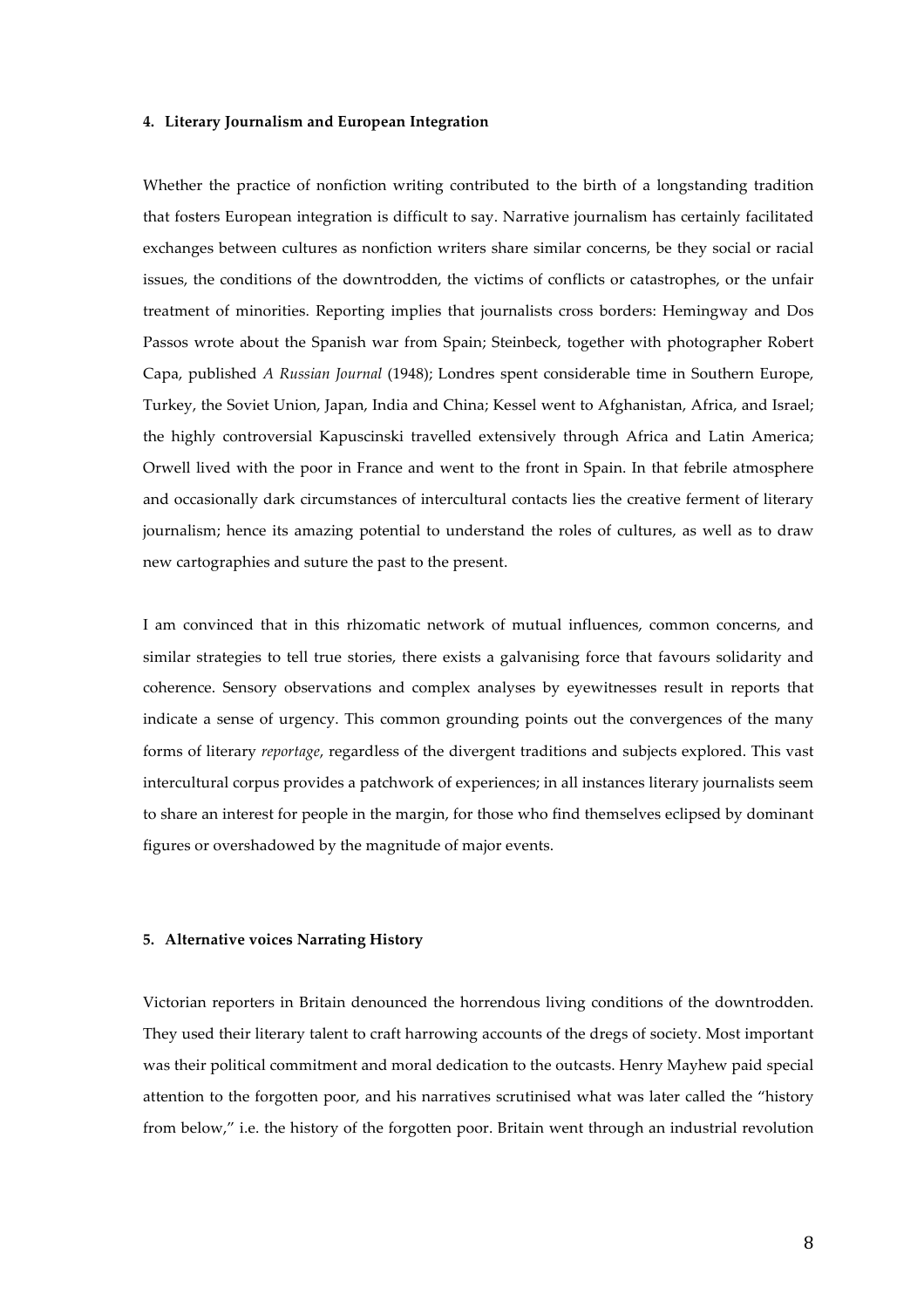that did not percolate on its lower working classes who lived in appalling conditions. Such problems were central to literary reportage.

According to Linda Hutcheon, "literature and history were considered branches of the same tree." They have always been "porous genres" (Hutcheon 105, 106; also mentioned in Strecher). But with the advent of postmodern theory, these disciplines that "shared many similar beliefs about the possibility of writing factually about observable reality" were separated (Hutcheon 105). We might be tempted to conceive of literary journalism as the missing link between history and literature, or between history and journalism, for that matter. Hutcheon even goes back to Aristotle to explain that "the historian could speak only of what has happened, of the particulars of the past; the poet, on the other hand, spoke of what could or might happen and so could deal more with universals. Freed of the linear succession of history writing, the poet's plot could have different unities." (106) In short, we may contemplate the idea that literary journalism does what history cannot, i.e. engage in a creative relation with the past. John Hartsock suggests that literary journalism emerged as a response to "objectified styles in the modern paper" and, consequently, "attempted to engage readers' subjectivities by means of the journalist's own subjectivity" (246‑ 47). But the literariness of literary journalism should also be taken into account.

Thérenty stipulates that journalists watch and examine the world (23). They are historiographers writing history without hindsight (107). Literary journalism is experiential writing that provides accounts about the relation between an individual and his/her nation expressed in a personal voice (203). The genre subtly subsumes the primacy of facts and literary quality. In this respect, *reportage* dovetails "fact, sensation, and writing" – *fait, sensation, et écriture* (204) and champions the subjectivity of the writer. Nevertheless, Thérenty believes that French reportage had its own specificities and differed from the Anglo-Saxon model (269), which tends to promote feats.

Strecher argues that "the role of the literary journalist – that is the writer of subjective, nonfiction *reportage*, as it were – is frequently to offer the other side, sometimes to tell the accused's side of the story, other times to put a human face on the various participants." (131) To illustrate this, Strecher comments on The Great Kantō earthquake which took place on September, 1, 1923, and which yielded countless stories that offered "microcosmic perspectives to an event simply too massive." In other words, the "literary reportage" of events of great magnitude implies that it is the contours of these events of "epic proportions" that are finally approached.